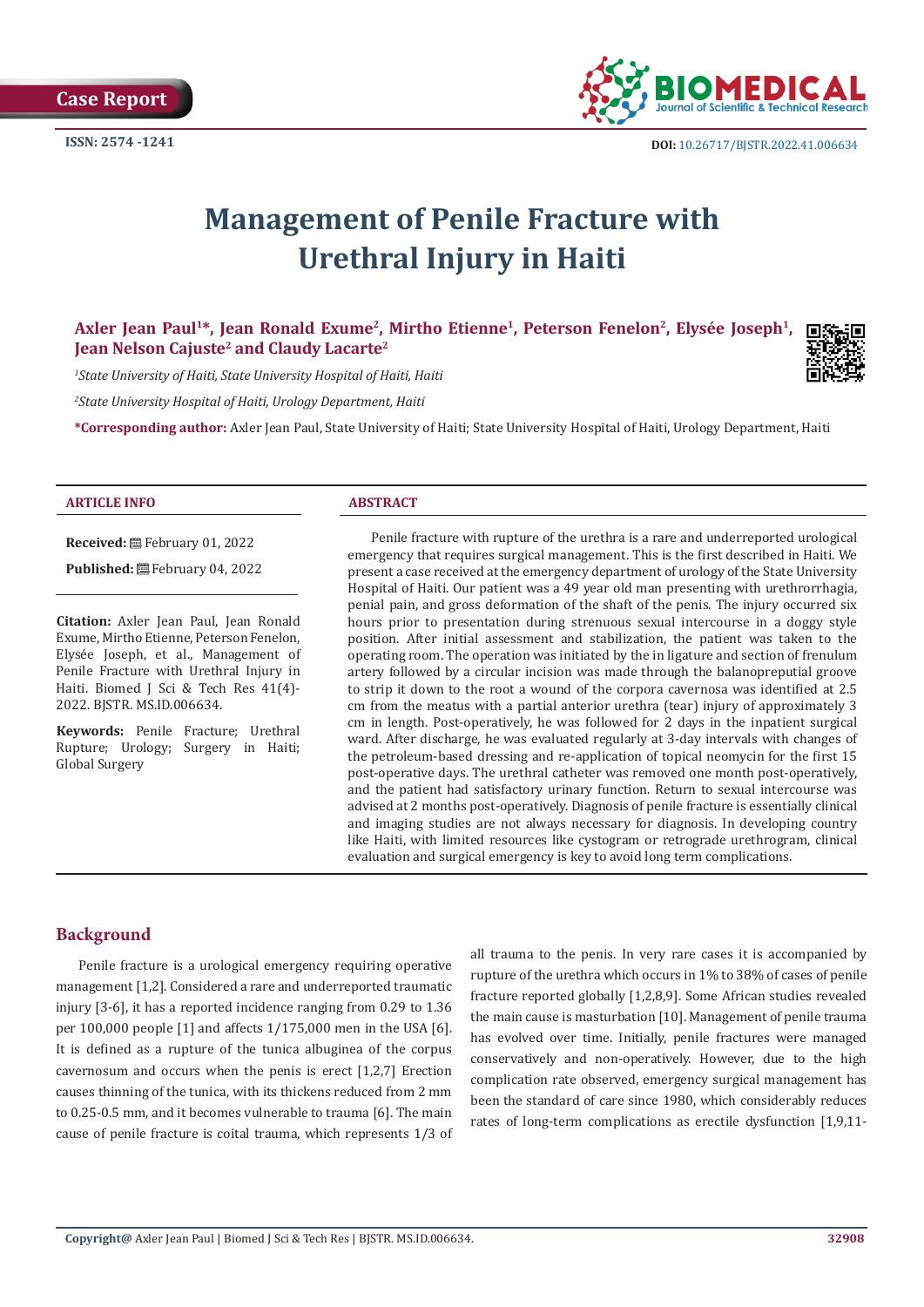16]. To our knowledge this is the first described case from Haiti, we present a case of traumatic penile fracture and an associated urethral injury which presented to the emergency department at the State University Hospital of Haiti and managed operatively by the urology service.

#### **Case Presentation**

Our patient was a 49-year-old man with no known medical history. He presented to the emergency department with a six hours history of urethrorrhagia and difficulty of retracting the glans. He reported taking sexual stimulants and subsequently engaging in vigorous sexual intercourse during which he heard a sudden cracking noise at the penis after bumping the perineum of his female partner. He reported engaging in vigorous vaginal penetrative sex from the posterior position (i.e., doggy style). After the sound, he passed blood from the meatus, followed by pain and

edema in the body of the penis. Given the increasing intensity of the pain and the persistent hemorrhage, the patient decided to come to the Urology Emergency Department. Initial clinical examination was remarkable for a leftward deformity of the penis, most markedly in the distal 1/3 of the organ, edema without apparent ecchymosis (Figure 1), and passage of blood via the urinary meatus. There was difficulty in retracting the glans and pain was most severe at the point of swelling. Examination of the scrotum and perineum was unremarkable. The diagnosis of penile corpora cavernosa fracture was made and the patient was consented and prepared for operative repair. The operation was initiated by the in ligature and section of frenulum artery followed by a circular incision was made through the balanopreputial groove to strip it down to the root (Figure 2). A tourniquet was placed for less than 30 minutes and exploration of the penis was initiated where clots were identified, hematoma was drained and wound was washed with 0.9% serum saline.



**Figure 1:** Description of the fractured penis with leftward deformation and edema of the penile shaft.



**Figure 2:** Circular incision and penile stripping.

Exploration of the penis revealed an injury in the corpora cavernosa on the right distal to the urethral meatus approximately 2.5 cm away. This was repaired with Vicryl 0, followed by a sealing test using 0.9% serum saline and removal of the tourniquet (Figure 3). After exploring the corpus cavernosum, we started the exploration of the urethra using a Nelaton catheter 16, which allowed us to identify and evaluate the anterior urethral injury

which was approximately 3 cm in length and located at 5 cm from the urinary meatus. We proceeded to dissect the urethra circumferentially, then we proceeded to repair the urethral mucosal injury with (interrupted) Vicryl 4.0 suture over a 16 Fr. Foley catheter. A reassuring erection test with Nacl 0.9% was performed, and then we repaired the albuginea with (interrupted) Vicryl 2.0. Next, a second circular incision 5 cm (distal) from the first one was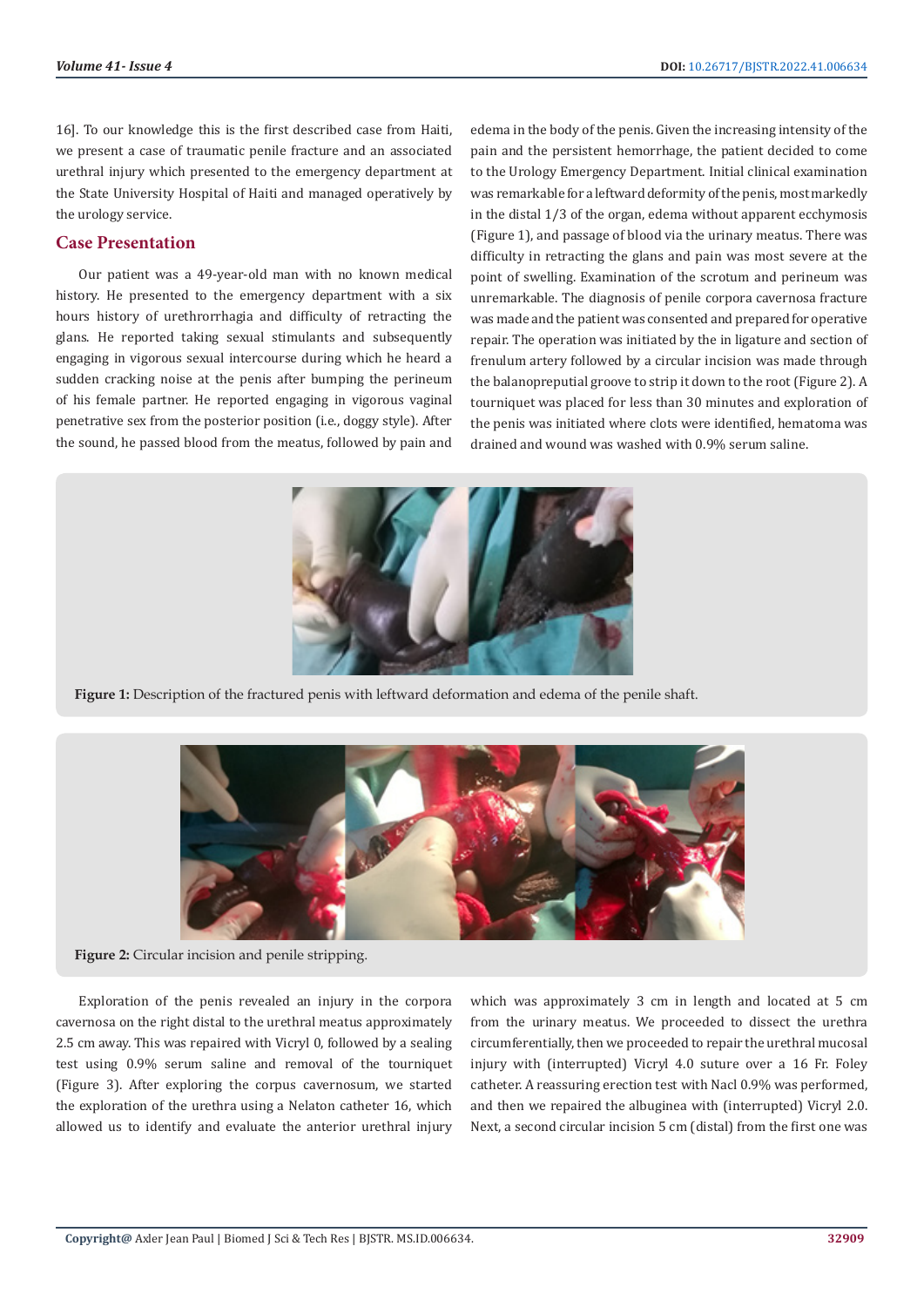made, and we proceeded to repair the skin to the mucosa with a (interrupted) chromic 2.0, followed by the repair of the frenulum. At the conclusion of the procedure a sterile dressing was placed and

the Foley catheter remained in place. The procedure which lasted approximately 2hr 45 min.



**Figure 3:** Circular incision and penile stripping.

## **Discussion**

Penile fracture is the traumatic rupture of the albuginea attached to the corpus spongiosum [1,3,17]. This structure has a bi-layer of collagen, which provides a significant tensile force resisting the intracavernous pressure which can rise to1500 mm Hg. This tensile strength is essentially provided by the outer layer of the albuginea, the thickness of which decreases considerably during erection (2 mm to 0.2-1.5 mm) and thus weakens the corpora cavernosa [6,9]. Any situations or evens which elevate the intra-cavernous pressure above 1500 mm Hg are a risk factor for penile fracture due to the rupture of the albuginea and the corpus spongiosum [18]. These situations include the use of oral sexual stimulants and sex under psychological pressure, like extra-marital sex [2,6]. Our patient admitted to having used oral sexual stimulants prior sexual act. Diagnosis of penile fracture is essentially clinical [5,15,16]. The majority of cases involve a history of trauma, especially and more than a third of cases report coitus [1,2,19]. Other causes of trauma can lead to penile fractures, such as a fall from the top of the bed during sleep, direct blunt impact, and penetrating injuries such as that made by projectiles [1,2]. It is uncommon to see penile fracture with concurrent urethral rupture. The prevalence reported varies by region of the world. It is 3% in Asian and African countries, while it is around 38% in Western countries [6,8]. Furthermore, certain sexual positions favor the occurrence of penile fractures with or without rupture of the urethra.

Among these positions, the doggy style position and the position where the woman is on top are the most often described cases [14,20-22]. However, other positions can result in penile fractures as well. The most consistent clinical sign of penile fracture with urethral rupture is hematuria, followed by urethrorrhagia, dysuria, and urinary retention [5,18,23,24]. However, the absence of these signs does not exclude a penile fracture with urethral injury [13,18]. Furthermore, there are the classic signs of penile

fracture such as pain, edema, ecchymosis, and the classic "eggplant" deformity [4,5,16,18]. Our patient presented with a similar picture; he had urethrorrhagia, edema, pain and an eggplant deformity. Imaging studies can be used in certain well-determined circumstances, among them sonography and cavernosography, retrograde urethrography, MRI, and cystourethroscopy [15]. These are not recommended in emergencies where the clinical exam is usually sufficient to make the diagnosis and to expedite emergent surgical management [12]. This was the case for our patient who had almost all the clinical signs, and thus we expedited his penile anesthetic block and operative repair. Since 1980, emergency surgery is recommended in all cases of penile fractures. The British Association of Urological Surgeons recommends surgery within the first 24 hours [14] in order to reduce the risk of longterm complications. Bozzini et al. observed a complication rate of 7.6% in patients operated before 24 hours and 68.7% in patients operated 24 hours after injury [12,14].

Our patient underwent the procedure approximately 12 hours after admission. The wound was approached by a coronal suture (Figure 2), the most commonly technique used, which gives better exposure, improved post-operative aesthetics, and facilitates dressing changes [2,9,18]. However, some studies have shown that this approach is associated with risks of infection and necrosis [9]. The rupture of the corpus cavernosum was partial as is the case in the majority of penile fractures [9,12] and measured 2.5 cm, while the urethral wound was mostly anterior and 3 cm in length. Studies have shown that urethral rupture is most common in bilateral fractures [12,14,19] and is often ventrolateral where the tunica albuginea is thinner [14]. Reports recommend the use of urethrography or retrograde cystography in cases of fracture with signs of urethral rupture [12,14,19]. In our case this was not available, so we have used a 16 Fr catheter a very common practice and highly recommended by some researchers and we proceeded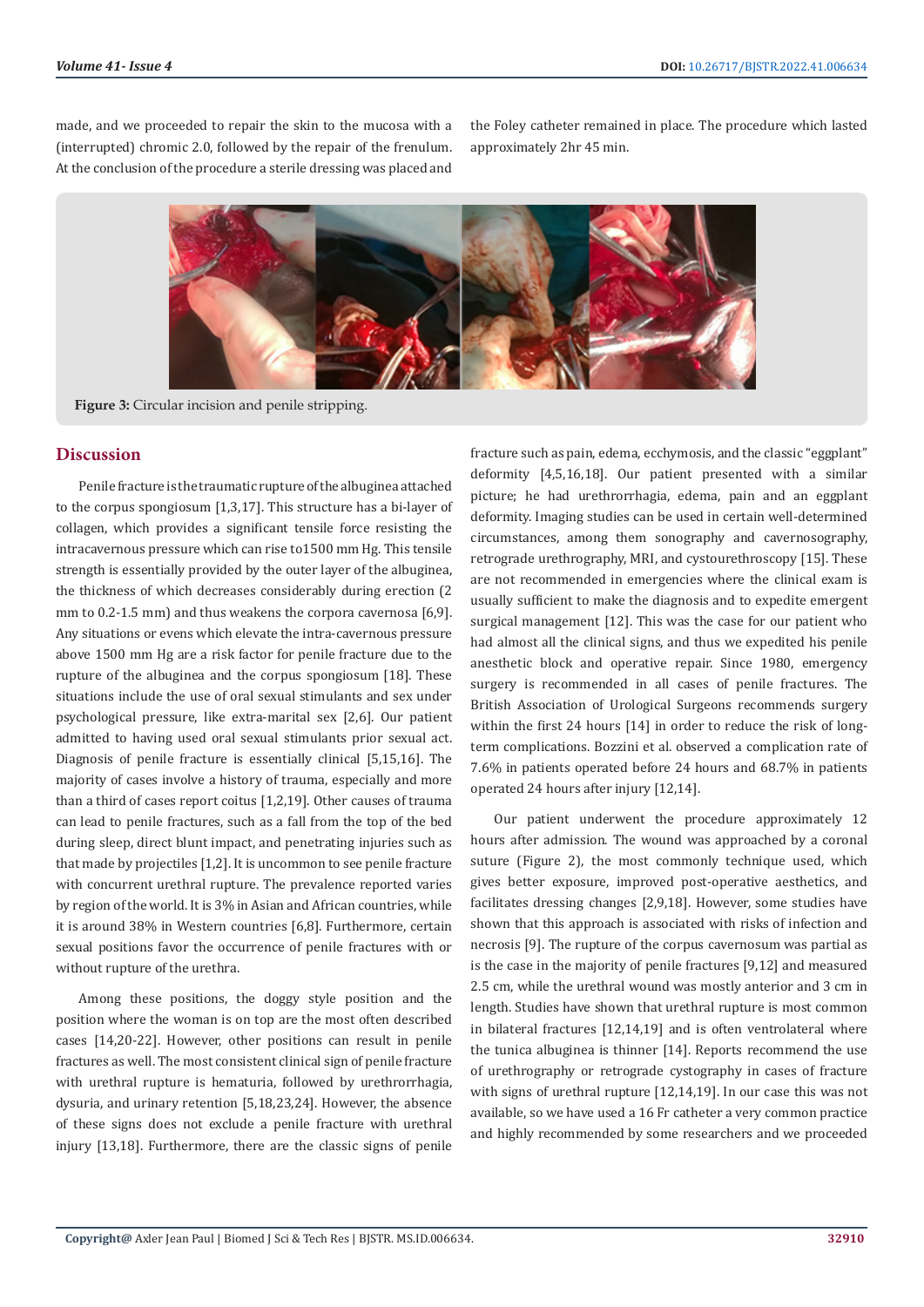to operative exploration with ultimate repair of the albuginea as recommended [4,19] with Vicryl 2.0. . Our patient has had a good clinical outcome. Post-operatively, he was followed for 2 days in the inpatient surgical ward. He received antibiotic coverage with ceftriaxone. After discharge on post-operative day, he was evaluated regularly at 3-day intervals with changes of the petroleum-based dressing and re-application of topical neomycin for the first 15 postoperative days. The patient was instructed not to wet the wound and to continue the neomycin application until complete healing. The foley was removed one month post-operatively, and the patient had satisfactory urinary function. Return to sexual intercourse was advised at 2 months post-operatively.

### **Conclusion**

Any patients presenting with hematuria and/or urethrorrhagia in whom clinical history suggests penile fracture, an evaluation of urethral injury must be performed. The diagnosis is essentially clinical and requires surgical intervention within the first 24 hours after injury. After operative repair, return to sexual activity is recommended after 6-8 weeks. In developing country like Haiti, with limited resources like cystogram or retrograde urethrogram, clinical evaluation and surgical emergency is key to avoid long term complications.

## **Declaration**

**Ethic approval and consent to participant:** Not applicable.

# **Consent for Publication**

The patient consent was obtained to participate and publish the relevant information about the case, and the information about the identity was kept confidential.

# **Availability of Data and Material**

Not applicable.

# **Competing Interest**

No conflict of interest.

### **Funding**

This research did not receive any specific grant from funding agencies in the public, commercial, or not- for-profit sectors.

# **Authors Contributions**

AJP, the main author wrote and prepared the submission; CL was the main surgeon of the case and participated in the drafting of the intervention; JRE, ME, PF, EJ, JNC have received and prepared the patient for the intervention and participated actively in the literature review and the revision of the text before submission. All authors read and approved the final manuscript.

## **Acknowledge**

Special thanks to Dr. Nelle-Ange Mele, Dr. Jordan Pyda; Dr. Jude Hassan Charles, and Dr. Krithi Ravi, for their invaluable help in translating the manuscript.

## **Authors Information**

Not applicable.

## **References**

- 1. [P Kasaraneni, P Mylarappa, R D Gowda, S Puvvada, D Kasaraneni, et al.](https://pubmed.ncbi.nlm.nih.gov/30655641/) [\(2018\) Penile fracture with urethral injury: Our experience in a tertiary](https://pubmed.ncbi.nlm.nih.gov/30655641/) [care hospital. Arch Ital di Urol e Androl 90\(4\): 283-287.](https://pubmed.ncbi.nlm.nih.gov/30655641/)
- 2. [B Yunusa, Kalamon Wullie , Soeghen E Willie, Solomane Konneh, Swaliho](https://read.qxmd.com/read/31687248/penile-fracture-delayed-presentation-primary-urethral-repair-and-satisfactory-outcome) [Sherriff, et al. \(2019\) Penile Fracture: Delayed Presentation, Primary](https://read.qxmd.com/read/31687248/penile-fracture-delayed-presentation-primary-urethral-repair-and-satisfactory-outcome) [Urethral Repair and Satisfactory Outcome. Case Rep Urol, pp. 1456914.](https://read.qxmd.com/read/31687248/penile-fracture-delayed-presentation-primary-urethral-repair-and-satisfactory-outcome)
- 3. [A C D Filho, H Ribeiro \(2020\) Editorial Comment: Lessons learned](https://www.ncbi.nlm.nih.gov/pmc/articles/PMC7088499/) [after 20 years' experience with penile fracture International Braz J Urol](https://www.ncbi.nlm.nih.gov/pmc/articles/PMC7088499/) [46\(3\): 417-418.](https://www.ncbi.nlm.nih.gov/pmc/articles/PMC7088499/)
- 4. [H Kominsky, S Beebe, N Shah, L C Jenkins \(2020\) Surgical reconstruction](https://pubmed.ncbi.nlm.nih.gov/31685943/) [for penile fracture: a systematic review Int J Impot Res 32\(1\): 75-80.](https://pubmed.ncbi.nlm.nih.gov/31685943/)
- 5. [F K Yilmazel, Emre Sam, Mehmet Sefa Altay, Ahmet Emre Cinislioglu,](https://pubmed.ncbi.nlm.nih.gov/33041121/) [Emel Sam, et al. \(2020\) Surgical results in penile fracture: Our single](https://pubmed.ncbi.nlm.nih.gov/33041121/) [center experience. Am J Emerg Med 44: 184-186.](https://pubmed.ncbi.nlm.nih.gov/33041121/)
- 6. [M Mirzazadeh, M Fallahkarkan, J Hosseini \(2017\) Penile fracture](https://www.ncbi.nlm.nih.gov/pmc/articles/PMC5422687/) [epidemiology, diagnosis and management in Iran: a narrative review.](https://www.ncbi.nlm.nih.gov/pmc/articles/PMC5422687/) [Transl Androl Urol 6\(2\): 158-166.](https://www.ncbi.nlm.nih.gov/pmc/articles/PMC5422687/)
- 7. [N Eke \(2002\) Fracture of the penis British Journal of Surgery 89\(5\): 555-](https://bjssjournals.onlinelibrary.wiley.com/doi/10.1046/j.1365-2168.2002.02075.x) [565.](https://bjssjournals.onlinelibrary.wiley.com/doi/10.1046/j.1365-2168.2002.02075.x)
- 8. R Barros, J G A Ribeiro, H A M da Silva, F R de Sá, A M F Júnior, et al. (2020) Urethral injury in penile fracture: A narrative review. Int Braz J Urol 46(2): 152-157.
- 9. A Derouiche, K Belhaj, H Hentati, G Hafsia, M R B Slama, et al. (2008) Management of penile fractures complicated by urethral rupture. Int J Impot Res 20(1): 111-114.
- 10. S Naouar, H Boussaffa, S Braiek, R El Kamel (2018) Management of penile fracture : Can it wait ? African J Urol, p. 4-7.
- 11. [N V Johnsen, M R Kaufman, R R Dmochowski, D F Milam \(2018\) Erectile](https://www.sciencedirect.com/science/article/pii/S2050052117300689) [Dysfunction Following Pelvic Fracture Urethral Injury. Sex Med Rev 6\(1\):](https://www.sciencedirect.com/science/article/pii/S2050052117300689) [114-123.](https://www.sciencedirect.com/science/article/pii/S2050052117300689)
- 12. G Bozzini, Maarten Albersen, Javier Romero Otero, Markus Margreiter, Eduard Garcia Cruz, et al. (2018) Delaying Surgical Treatment of Penile Fracture Results in Poor Functional Outcomes: Results from a Large Retrospective Multicenter European Study. Eur Urol Focus 4(1): 106- 110.
- 13. F K Yilmazel, [Emre Sam, Mehmet Sefa Altay, Ahmet Emre Cinislioglu,](https://pubmed.ncbi.nlm.nih.gov/33041121/) [Emel Sam, et al. \(2020\) Surgical results in penile fracture: Our single](https://pubmed.ncbi.nlm.nih.gov/33041121/) [center experience. Am J Emerg Med 44: 184-186.](https://pubmed.ncbi.nlm.nih.gov/33041121/)
- 14. J Ory, G Bailly (2019) Management of penile fracture. Canadian Urological Association Journal 113(6): S72-S74.
- 15. [C Kamdar, U M M Mooppan, H Kim, F A Gulmi \(2008\) Penile fracture:](https://pubmed.ncbi.nlm.nih.gov/18710448/) [preoperative evaluation and surgical technique for optimal patient](https://pubmed.ncbi.nlm.nih.gov/18710448/) [outcome. BJU Int 102\(11\): 1640-1644.](https://pubmed.ncbi.nlm.nih.gov/18710448/)
- 16. [B Kati, Y Akin, M Demir, O F Boran, K Gumus, \(2019\) Penile fracture and](https://pubmed.ncbi.nlm.nih.gov/31010389/) [investigation of early surgical repair effects on erectile dysfunction. Urol](https://pubmed.ncbi.nlm.nih.gov/31010389/) [J 86\(4\): 207-210.](https://pubmed.ncbi.nlm.nih.gov/31010389/)